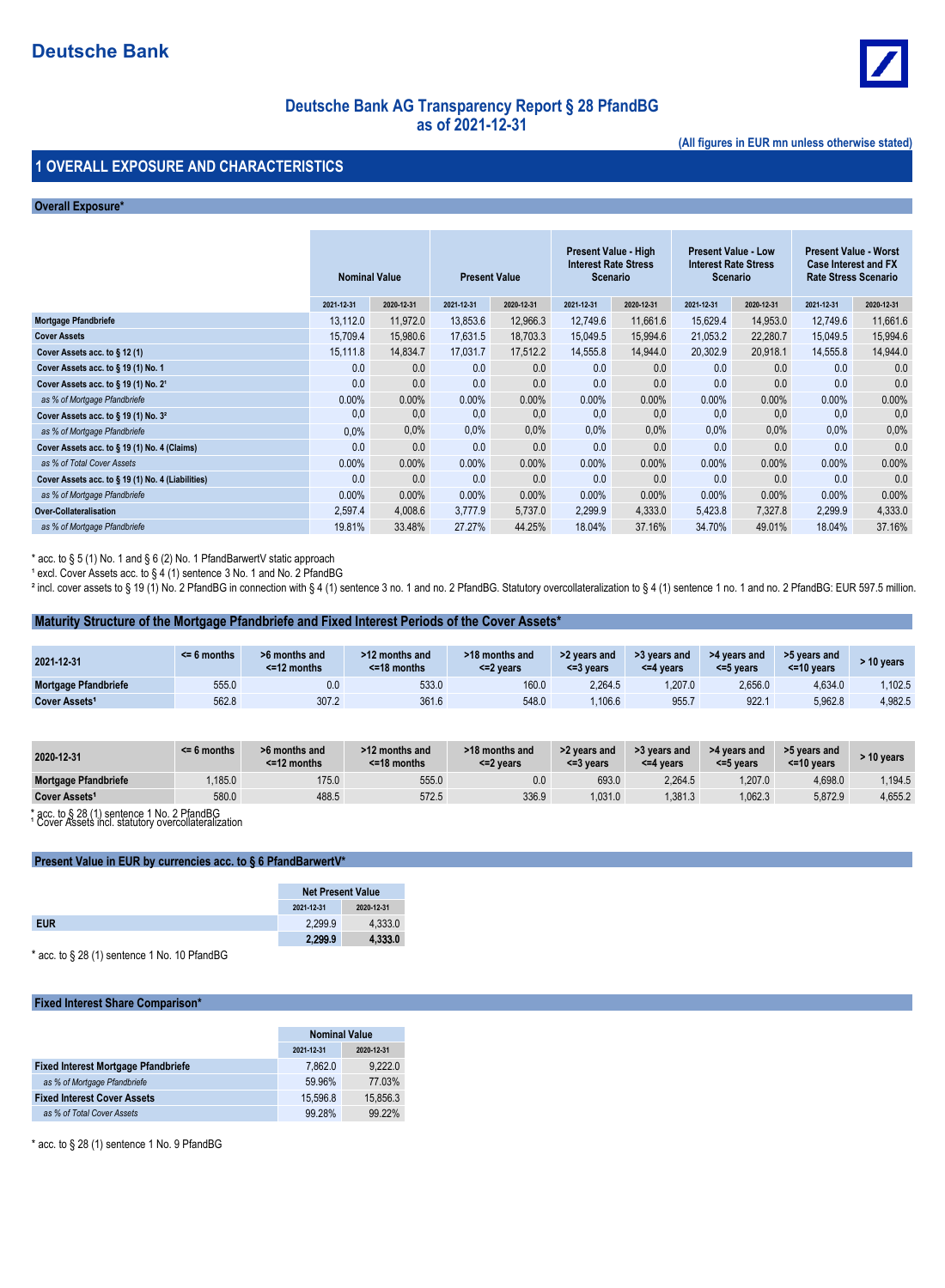

# **Deutsche Bank AG Transparency Report § 28 PfandBG as of 2021-12-31**

**(All figures in EUR mn unless otherwise stated)**

### **2 STRUCTURE OF THE COVER POOL**

#### **Mortgage Loan Size by Nominal Value\***

|                                  | <b>Nominal Value</b> |            | % of Mortgage Loans |            |
|----------------------------------|----------------------|------------|---------------------|------------|
|                                  | 2021-12-31           | 2020-12-31 | 2021-12-31          | 2020-12-31 |
| $x \le 0.3$ mn EUR               | 12,069.5             | 11.988.2   | 79.87%              | 80.81%     |
| 0.3mn EUR $\leq x \leq 1$ mn EUR | 2,246.5              | 2.074.6    | 14.87%              | 13.98%     |
| 1mn EUR $\leq x \leq 10$ mn EUR  | 795.8                | 771.9      | 5.27%               | 5.20%      |
| 10mn EUR $\leq x$                | 0.0                  | 0.0        | $0.00\%$            | 0.00%      |
|                                  | 15,111.8             | 14,834.7   |                     |            |

\* according to § 28(2) sentence 1 No. 1a PfandBG

#### **Mortgage Loans by Property Type and Property Country as of 2021-12-31\***

|         |                     | <b>Residential</b>                               |                                             |                                                         |                                            |              |  |  |  |  |  |  |
|---------|---------------------|--------------------------------------------------|---------------------------------------------|---------------------------------------------------------|--------------------------------------------|--------------|--|--|--|--|--|--|
|         | <b>Condominiums</b> | Single-Family<br>And Two-Family<br><b>Houses</b> | <b>Multiple-</b><br><b>Family Dwellings</b> | <b>Buildings</b><br><b>Under</b><br><b>Construction</b> | <b>Land Held</b><br>For<br><b>Building</b> | <b>Total</b> |  |  |  |  |  |  |
| Germany | 2,843.6             | 8,322.5                                          | 2,821.6                                     | 0.0                                                     | 0.0                                        | 13,987.8     |  |  |  |  |  |  |
|         | 2,843.6             | 8,322.5                                          | 2,821.6                                     | 0.0                                                     | 0.0                                        | 13,987.8     |  |  |  |  |  |  |

|         |                                   | <b>Commercial</b>          |                                       |                                                |                                                  |                                            |              |  |  |  |  |  |
|---------|-----------------------------------|----------------------------|---------------------------------------|------------------------------------------------|--------------------------------------------------|--------------------------------------------|--------------|--|--|--|--|--|
|         | <b>Office</b><br><b>Buildings</b> | Retail<br><b>Buildings</b> | <b>Industrial</b><br><b>Buildings</b> | Other<br>Commercially<br><b>Used Buildings</b> | <b>Buildings</b><br><b>Under</b><br>Construction | <b>Land Held</b><br>For<br><b>Building</b> | <b>Total</b> |  |  |  |  |  |
| Germany | 565.2                             | 172.3                      | 162.1                                 | 224.4                                          | 0.0                                              | 0.0                                        | 1,124.1      |  |  |  |  |  |
|         | 565.2                             | 172.3                      | 162.1                                 | 224.4                                          | 0.0                                              | 0.0                                        | 1,124.1      |  |  |  |  |  |

\* acc. to § 28 (2) sentence 1 No. 1b and 1c PfandBG

#### **Mortgage Loans by Property Type and Property Country as of 2020-12-31\***

|         |                     | Residential                                      |                                             |                                           |                                            |          |  |  |  |  |  |
|---------|---------------------|--------------------------------------------------|---------------------------------------------|-------------------------------------------|--------------------------------------------|----------|--|--|--|--|--|
|         | <b>Condominiums</b> | Single-Family<br>And Two-Family<br><b>Houses</b> | <b>Multiple-</b><br><b>Family Dwellings</b> | <b>Buildings</b><br>Under<br>Construction | <b>Land Held</b><br>For<br><b>Building</b> | Total    |  |  |  |  |  |
| Germany | 2,577.7             | 8,258.6                                          | 2,845.7                                     | 0.0                                       | 0.0                                        | 13,682.0 |  |  |  |  |  |
|         | 2,577.7             | 8,258.6                                          | 2,845.7                                     | 0.0                                       | 0.0                                        | 13,682.0 |  |  |  |  |  |

|         |                            | Commercial                 |                                |                                                |                                                  |                                            |         |  |  |  |  |  |
|---------|----------------------------|----------------------------|--------------------------------|------------------------------------------------|--------------------------------------------------|--------------------------------------------|---------|--|--|--|--|--|
|         | Office<br><b>Buildings</b> | Retail<br><b>Buildings</b> | Industrial<br><b>Buildings</b> | Other<br>Commercially<br><b>Used Buildings</b> | <b>Buildings</b><br><b>Under</b><br>Construction | <b>Land Held</b><br>For<br><b>Building</b> | Total   |  |  |  |  |  |
| Germany | 565.7                      | 175.4                      | 158.7                          | 252.9                                          | 0.0                                              | 0.0                                        | 1,152.6 |  |  |  |  |  |
|         | 565.7                      | 175.4                      | 158.7                          | 252.9                                          | 0.0                                              | 0.0                                        | 1,152.6 |  |  |  |  |  |

\* acc. to § 28 (2) sentence 1 No. 1b and 1c PfandBG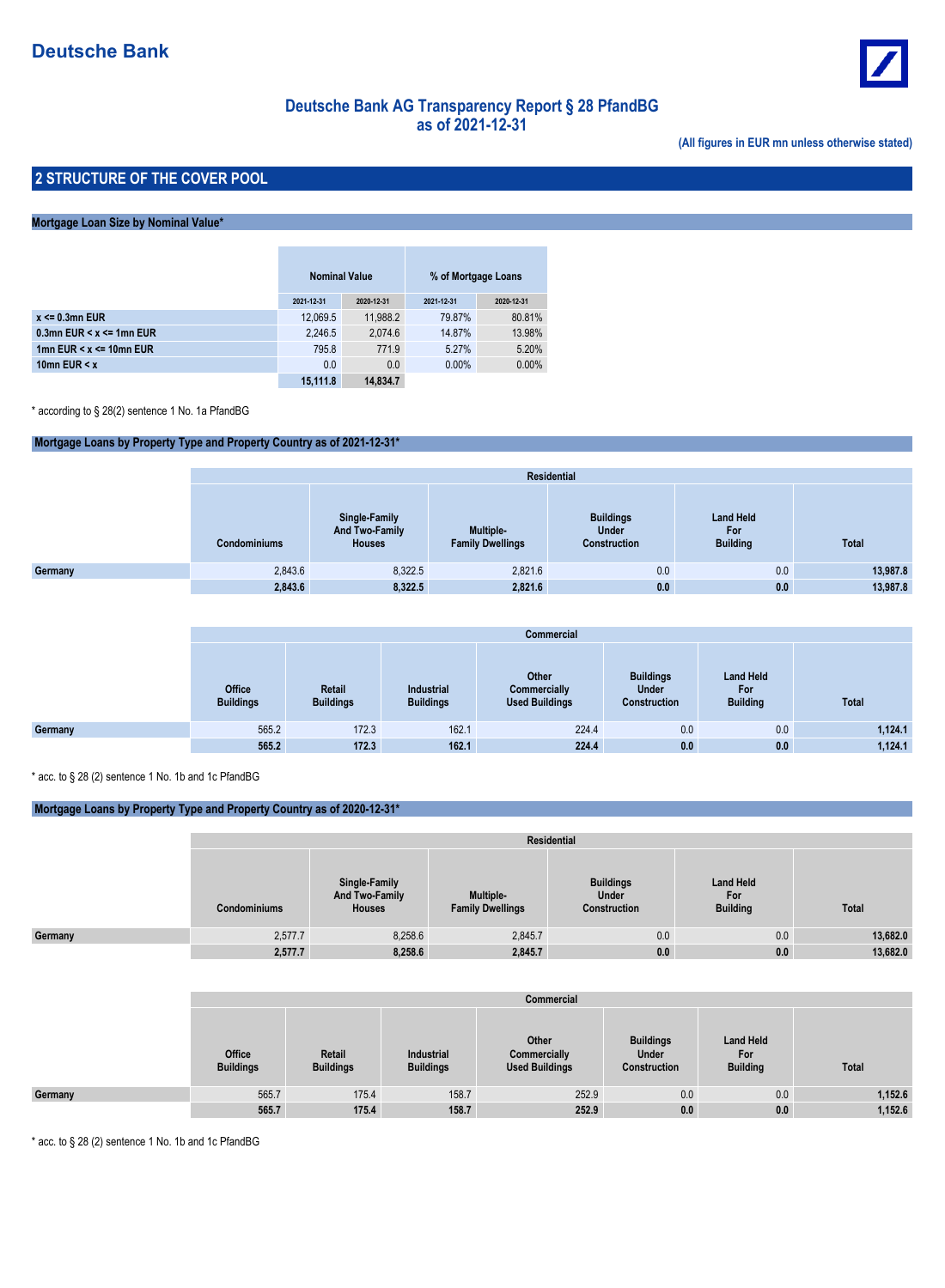

**(All figures in EUR mn unless otherwise stated)**

## **Deutsche Bank AG Transparency Report § 28 PfandBG as of 2021-12-31**

 **Further Cover Assets\***

|                                              | Assets acc. to § 19 (1) No. 1 |            | Assets acc. to $\S$ 19 (1) No. 2 <sup>1</sup> |            | thereof claims acc. to Article 129 of<br><b>Regulation (EU) no. 575/2013</b><br>(Covered Bonds) |            | Assets acc. to $\S$ 19 (1) No. $32$ |            |
|----------------------------------------------|-------------------------------|------------|-----------------------------------------------|------------|-------------------------------------------------------------------------------------------------|------------|-------------------------------------|------------|
|                                              | 2021-12-31                    | 2020-12-31 | 2021-12-31                                    | 2020-12-31 | 2021-12-31                                                                                      | 2020-12-31 | 2021-12-31                          | 2020-12-31 |
| Germany                                      | 0.0                           | 0.0        | 0.0                                           | 0.0        | 0.0                                                                                             | 0.0        | 462.5                               | 1,126.0    |
| Luxembourg                                   | 0.0                           | 0.0        | 0.0                                           | 0.0        | 0.0                                                                                             | 0.0        | 0.0                                 | 20.0       |
| The Netherlands                              | 0.0                           | 0.0        | 0.0                                           | 0.0        | 0.0                                                                                             | 0.0        | 135.0                               | 0.0        |
|                                              | 0.0                           | 0.0        | 0.0                                           | 0.0        | 0.0                                                                                             | 0.0        | 597.5                               | 1,146.0    |
| thereof exceeding Limits acc. to $\S$ 19 (1) |                               |            | 0.0                                           | 0.0        |                                                                                                 |            | 0.0                                 | 0.0        |

<sup>1</sup> excl. Cover Assets acc. to § 4 (1) sentence 2 No. 1 and No. 2 PfandBG

² incl. Cover Assets acc. to § 19 (1) No. 2 PfandBG and incl. Cover Assets acc. to § 4 (1) sentence 2 No. 1 and No. 2 PfandBG and § 4 (1) sentence 3 No. 2a and No. 3 PfandBG

|                                                             | <b>Nominal Value</b> |            | as % of Mortgage Pfandbriefe |            |  |
|-------------------------------------------------------------|----------------------|------------|------------------------------|------------|--|
|                                                             | 2021-12-31           | 2020-12-31 | 2021-12-31                   | 2020-12-31 |  |
| Largest Money Claim against Single Financial<br>Institution | 0.0                  | 0.0        | $0.00\%$                     | $0.00\%$   |  |
| thereof exceeding Limits acc. to $\S$ 19 (1)                | 0.0                  | 0.0        | $0.00\%$                     | $0.00\%$   |  |

\* acc. to § 28 (1) sentence 1 No. 4, No. 5, No. 6 and No. 8 PfandBG and § 4 (1) sentence 3 No. 3

|                                              | <b>Nominal Value</b> |            | as % of Mortgage Pfandbriefe |            |
|----------------------------------------------|----------------------|------------|------------------------------|------------|
|                                              | 2021-12-31           | 2020-12-31 | 2021-12-31                   | 2020-12-31 |
| Largest Money Claim against Central Bank     | 0.0                  | 0.0        | 0.00%                        | $0.00\%$   |
| thereof exceeding Limits acc. to $\S$ 19 (1) | 0.0                  | 0.0        | $0.00\%$                     | $0.00\%$   |

\* acc. to § 19 (1) No. 2 PfandBG & acc. to § 4 (1) sentence 3 No. 2a PfandBG